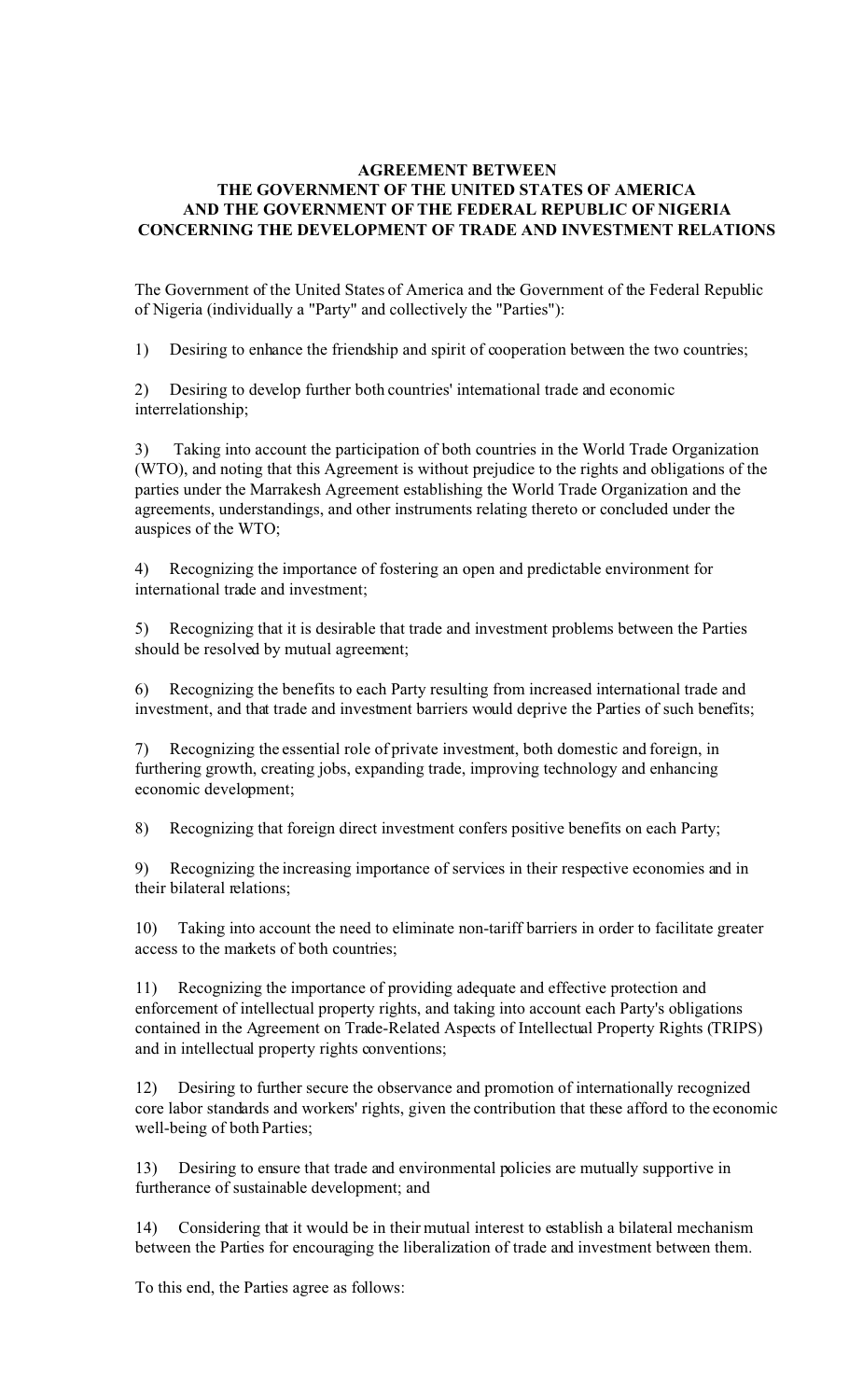#### **ARTICLE ONE**

The Parties affirm their desire to expand trade in products and services consistent with the terms of this Agreement. They will take appropriate measures to encourage and facilitate the exchange of goods and services and to secure favorable conditions for long-term development and diversification of trade between their respective nationals and companies.

#### **ARTICLE TWO**

The Parties will establish a United States - Nigeria Council on Trade and Investment ("the Council") which will be composed of representatives of both Parties. The United States of America's side of the Council will be chaired by the Office of the United States Trade Representative (USTR), while the Federal Republic of Nigeria's side of the Council will be chaired by the Ministry of Commerce. Each chair may be assisted by officials of other government entities in their respective countries as circumstances require.

#### **ARTICLE THREE**

The objectives of the Council are to hold consultations on specific trade and investment matters of interest to the Parties and the enhancement of trade and investment flows. The Council will also work toward the removal of impediments to such trade and investment flows.

## **ARTICLE FOUR**

The Council will meet at such times and venues as agreed by the Parties.

## **ARTICLE FIVE**

Either Party may seek the views of civil society, such as business, labor, consumer, environmental, and academic groups, on matters related to the work of the Council whenever the Party considers it appropriate.

#### **ARTICLE SIX**

For the purposes of further developing bilateral trade and investment and providing for a steady increase in the exchange of goods and services, the Parties will consider whether further agreements relating to trade, taxation, intellectual property, labor, transfer of technology, technical cooperation, and investment issues would be desirable.

# **ARTICLE SEVEN**

Either Party may raise for consultation any trade or investment matter between the Parties. Requests for consultation will be accompanied by a written explanation of the subject to be discussed and consultations will be held within 90 days from the date of the written explanation unless otherwise agreed by the Parties.

Where a Party's specific measure or practice is the subject of discussion, initial consultations will normally be held in the territory of that Party, unless otherwise agreed.

This Agreement will be without prejudice to the rights of either Party under its domestic law or under any other instrument to which either country is a Party.